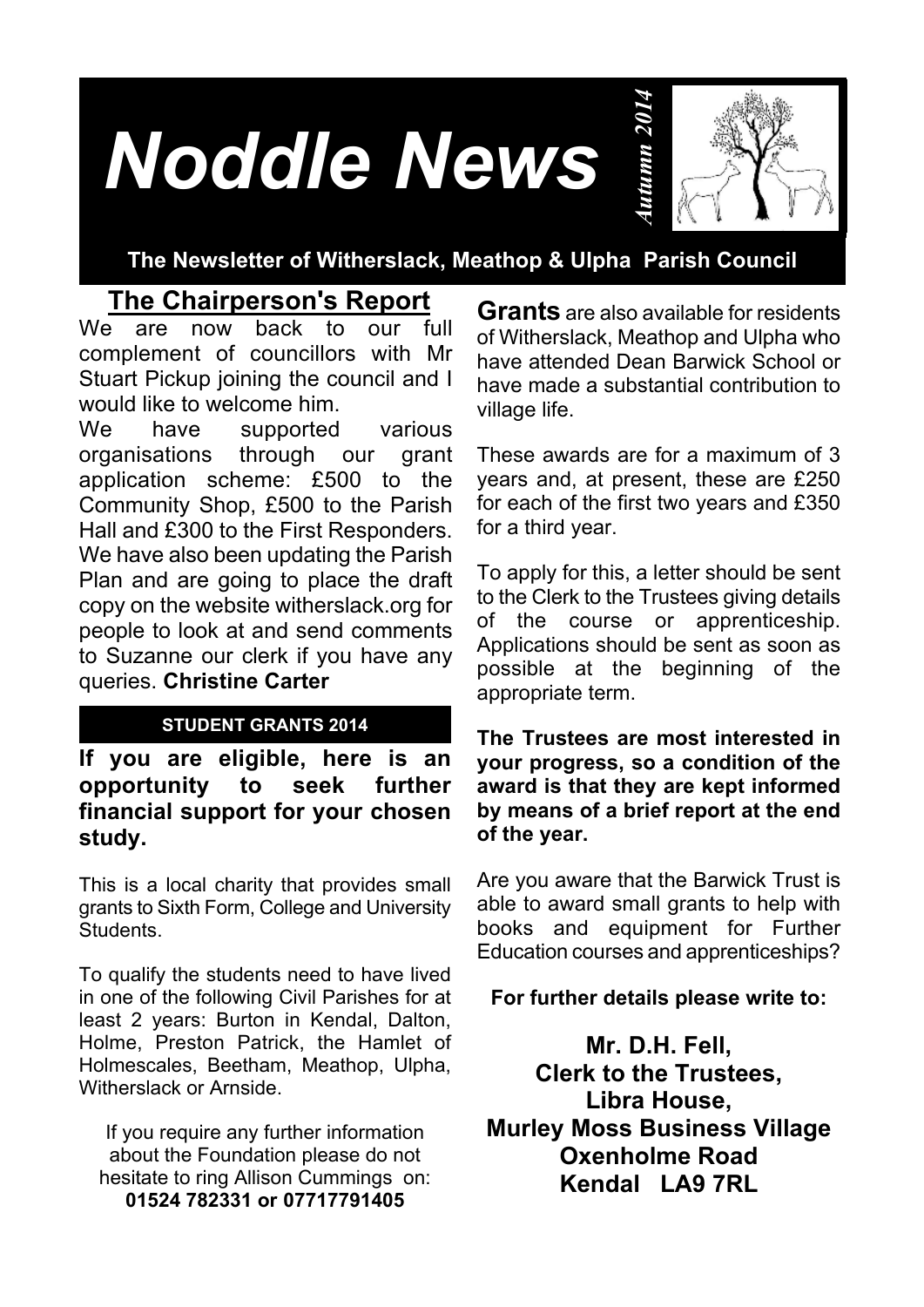## **ST PAUL'S CHURCH**

**Special Services coming up at St. Paul's: 9.30am Sunday 5th October Harvest Festival Service at St. Paul's 6.30pm Sunday 2nd November "All Souls' Service" hosted by St. Mary's,** where we can remember **loved ones no longer with us on earth. (See Parish Magazine) 9.30am Sunday 9th November Remembrance Sunday Service at St. Paul's 6.30pm Wednesday 17th December Village Christmas Carol Service at St. Paul's Christmas Eve 4.30pm Crib and Carols hosted by St. Mary's, Crosthwaite Christmas Eve Midnight Communion at 11.15pm hosted by St. Anthony's, Cartmel Fell Christmas Day 9.30am Christmas Communion service at St. Paul's**

**Do make a note of these dates and consider coming along. These are days when our local community can meet up at these traditional high spots of the year.**

**Our monthly All-age Family services continue to be popular and are now held at 10.00am on the 2nd Sunday of the month, lasting just 45 minutes, and including elements for children as well as adults.**

**They are good services to come to if you are not used to or familiar with Holy Communion or Evensong.**

**Check the Two Valleys Parish Magazine or the church website for dates: www.crosthwaiteandlyth.co.uk/twovall eys**

**Do feel free to contact me anytime if you would like a chat:**

**Rev. Michael Woodcock, The Vicarage, Crosthwaite. LA8 8HX. 015395 68276.**

**email: mich@elwoodcock.com**

### **PLEASE SUPPORT** *YOUR* **LOCAL COMMUNITY SHOP**

Much of the produce sold is unique to your local shop. Locally made cakes are still the all time favourite. The shop now sells wild venison, sourced from local wild roe and red deer and ethically sourced frozen fresh fish

May we encourage you to make shopping easier for yourself by ordering specific produce that you would like set aside on any day of your choice. Simply tell the volunteer on duty which **fruit or vegetables, dairy produce, meats or pies, breads and buns from the bakery** you want and when you would like to collect them.

**Tel : 015395 52188**

#### **OPENING HOURS**

**Mon to Thurs**

**7.45am until 6.30pm**

**Friday**

**7.45am until 6.00pm**

**Saturday**

**9am until 1pm**

**Closed Wednesday afternoons and Sunday.**

*VOLUNEERS ARE ALWAYS NEEDED*

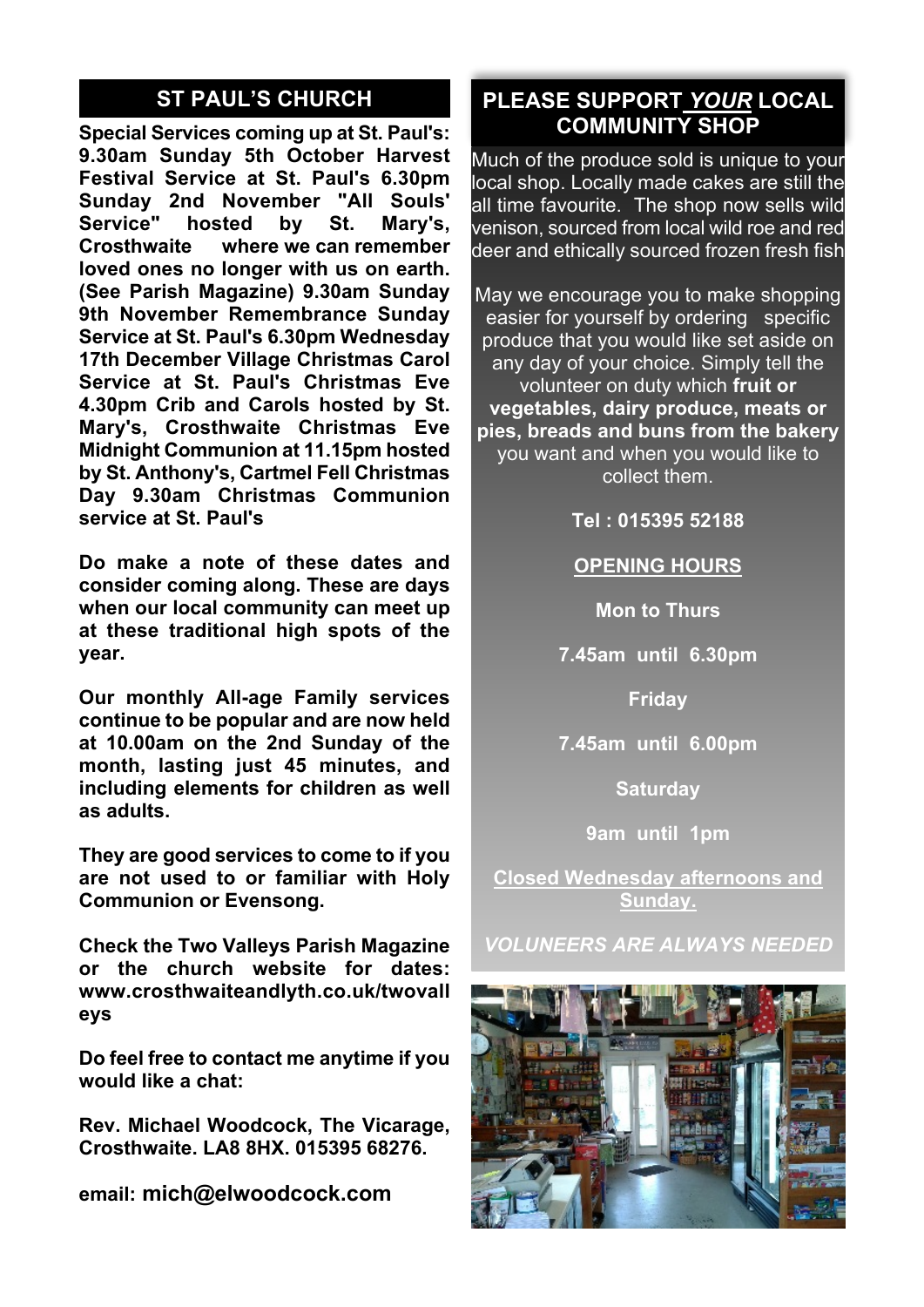## **W I**

The Witherslack WI is **90** years old this year. The first meeting, attended by 38 ladies, was held on September 9th 1924, with Lady Maureen Stanley In the chair.

Our meetings take place in the Parish Hall at 7.30pm every second Tuesday of the month.

> **Oct 14th Eddie Stobart** This is an Open Meeting.

# **Nov 11th Witherslack WI AGM**

**Dec 9th Kendal to London by kayak** Speaker: Trevor Hughes

Enquiries to

# **Mrs Pauline Hodgson**

**015395 52302**

# **PARENT AND TODDLER GROUP**

The group meets every Tuesday in the Parish Hall from

**10 am to midday.**

#### **For more information contact**

**Helen 015395 52953**

# **Next issue of the Noddle news will be in January 2015**

All articles and items to the Editor please by 5th January 2015

**atkosmailbox-nnews@yahoo.co.uk**

# **MONKEY BUSINESS**

A great way for our youths to socialise and take part in activities in the village or further afield.

We currently have 20 members.

Meets alternate Fridays during term time, from 7-9 in the Parish Hall.

#### **For more information please contact Steph 52186**

# **THE PARISH HALL**

We had another busy year of fundraising. Please come along to our 2014 events and support us.

The committee would like to sincerely thank all those who donated money in reply to our letter sent out to all the residents of Witherslack, Meathop and Ulpha. We really appreciate your generosity. **Thank you.**

**Sun 19 Oct. All Day Breakfast**

**Sat 8 Nov. Christmas Coffee Morning**

**Why not join our committee or help at one of these events.**

**Ring Rachael on 07917742627.**

# POLICE NOTICE

A small number of motorists and cyclists have been ignoring the underpass traffic lights. Since we have no wish to jeopardise all the **hard work which has been devoted to** achieving access through the underpass, the police are *continuing to make regular random checks* to ensure the safety of all users.